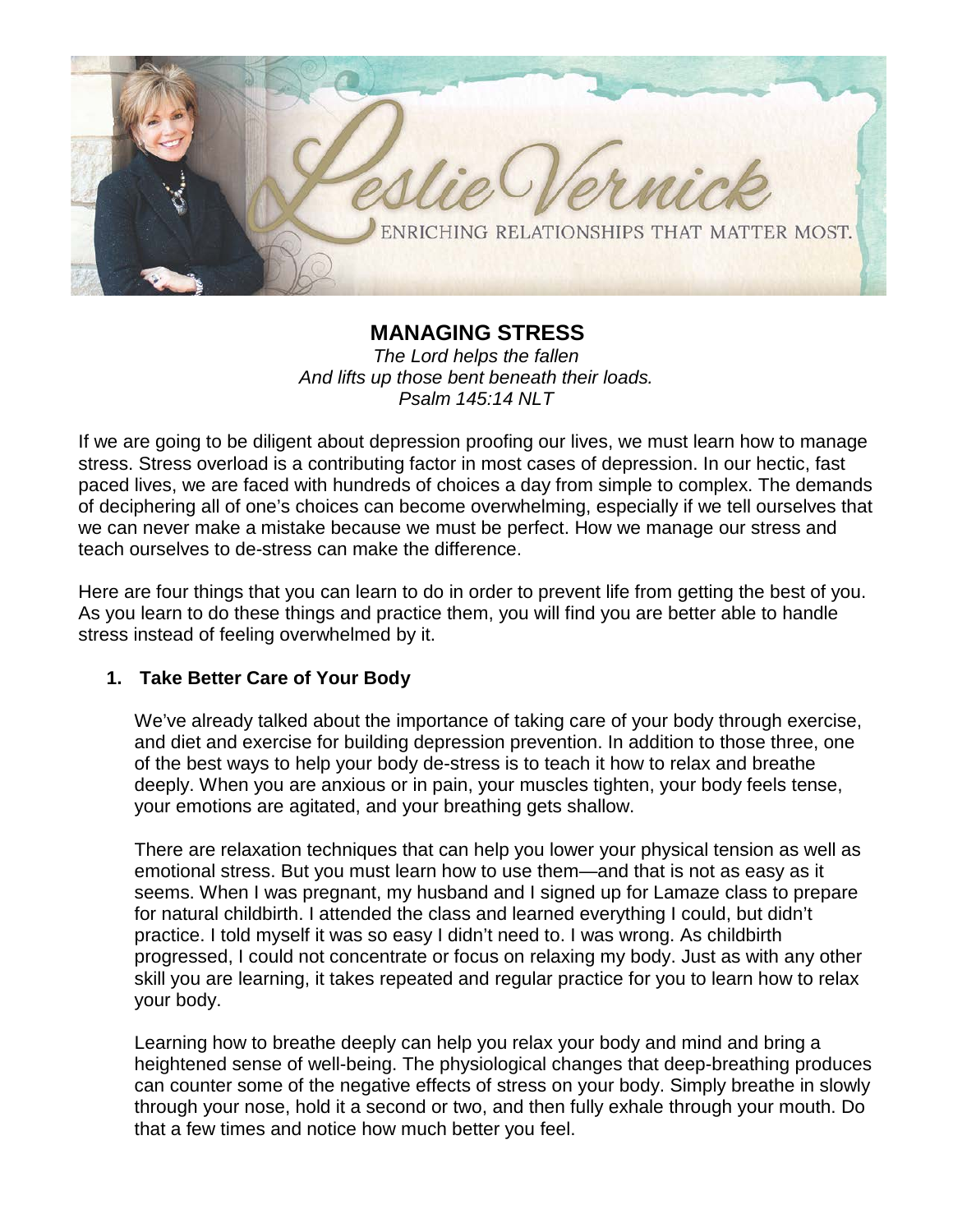Once you've learned how deep breathing feels, you can do it inconspicuously while waiting in a long line, driving in a snarled traffic jam, or anytime you feel tense or stressed in order to relax your body and your mind.

# **2. Accept Your Limitations**

We must emotionally accept the reality that we are human beings. That may sound odd, but many of us try to ignore that reality. We refuse to accept that we are finite, limited people who don't know everything, can't do everything, aren't perfect, need sleep, get sick, and sometimes do wrong.

I'm not saying anything you don't already know, but knowing it and accepting it are two different things. Listen to your self-talk when you are faced with the reality of your limitations. Do you say something like "I should have known better" or "I should have been able to stop that from happening?" If so, you believe a lie that you should be allknowing or all-powerful.

Do you berate yourself for your sins and mistakes? Perhaps on one hand, you acknowledge that you're not perfect but emotionally you won't accept it.

When you can't emotionally accept that you're a sinner, you can't emotionally accept God's forgiveness or his help. Instead, you tell yourself that you shouldn't need it because you should be better than that. Accepting our humanity means we know, accept, and live within our limits. We don't try to play God or be God. We recognize that we need more than ourselves to manage our life successfully. We need God. That awareness is good because then we can run to the God who loves us and wants us even when we mess up. He doesn't condemn us like we are so prone to condemn ourselves (Romans 8:1). Rather, he forgives us and helps us to change so that we grow to become a holy (whole) person.

## **3. Prioritize Your Resources**

We only have four resources at our disposal. They are our time, our talents, our energy, and our money. We often overspend these finite resources on things that aren't really important, leaving us with no margin for emergencies or fun. How we choose to allocate our resources not only impacts us, but also those we love. It is essential that we give some thought to our deepest values and priorities.

Feeling stressed out often exposes how we have been misspending our resources. For example, many people are overwhelmed these days because of high credit card debt and financial difficulties. Their resource of money has been overspent, and the consequences are now draining them emotionally and financially.

We can do the same thing with our other resources. We go into debt with our energy resources by extending ourselves over and over again beyond our limits, leaving ourselves physically drained and emotionally exhausted. Always hurrying is a refusal to accept the reality of time. We leave no margins for interruptions or delays and try to squeeze every moment out of our day. It's not surprising that we feel like a taut rubber band ready to snap.

Take some time to evaluate how you allocate your resources of time, energy, money, and talents. Ask yourself are you living within your limits or are you always overdrawn?